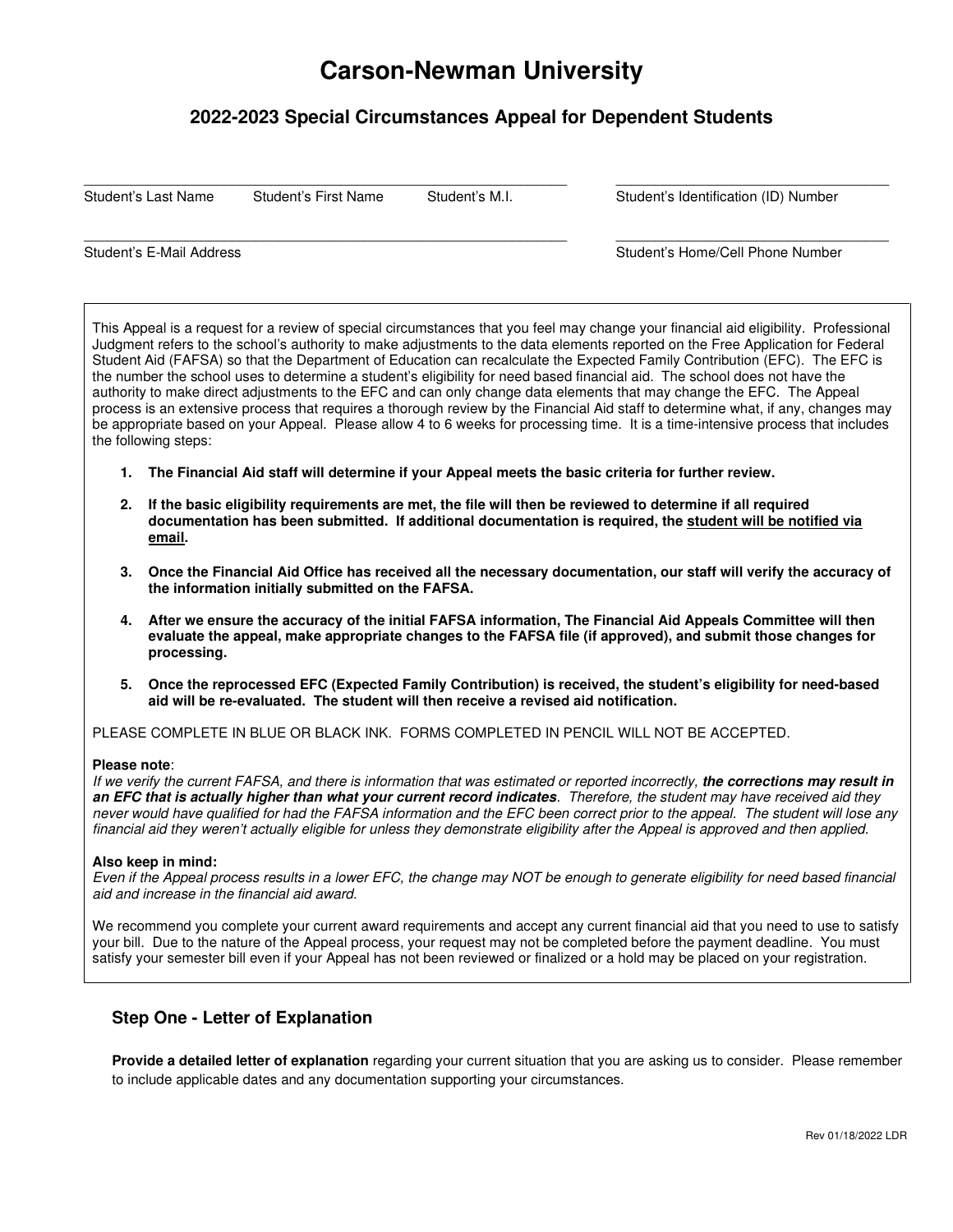## **Step Two - Required Documents**

Complete the section below that corresponds to your circumstance. Please note the documentation required for each situation.

| <b>Situation</b>                                                                                                                                                                                                                                                                                                                                                      | Required Documentation (please check if included)                                                                                                                                                                                                                                                                                                                                                                                                                                                                                                                                                                                                                                                                                         |
|-----------------------------------------------------------------------------------------------------------------------------------------------------------------------------------------------------------------------------------------------------------------------------------------------------------------------------------------------------------------------|-------------------------------------------------------------------------------------------------------------------------------------------------------------------------------------------------------------------------------------------------------------------------------------------------------------------------------------------------------------------------------------------------------------------------------------------------------------------------------------------------------------------------------------------------------------------------------------------------------------------------------------------------------------------------------------------------------------------------------------------|
| Your parent(s) had a total loss of full-time employment for at<br>least six (6) weeks. Please note: Loss of income for the 2020<br>calendar year will NOT be considered for special circumstances<br>appeal as this process will be based on current year data only.<br>Name of person unemployed: _<br>Number of weeks unemployed:<br>Number of weeks unemployed:    | Copy of 2020 IRS Tax Return Transcript or signed copy of 2020<br><b>IRS Tax Return</b><br>Copy of 2021 IRS Tax Return Transcript or signed copy of 2021<br><b>IRS Tax Return</b><br>Employer's written notice of termination of employment<br>Copies of 2022 pay stubs for all employment<br>Document unemployment benefits & amount received<br>Document all other sources of income (taxed & untaxed)<br>Attending doctor's statement of disability<br>Document date disability/disaster caused unemployment<br>Documentation of employer disability payment<br>Documentation of Worker's Compensation<br>Document Official Declaration of Natural Disaster status<br>IRS Letter of Non-Filing for parent (if they did not files taxes) |
| Your parent (s) had a total loss of untaxed income or benefit.<br>Benefit Lost:<br>Unemployment<br>Social Security<br>Child Support<br>Other: the contract of the contract of the contract of the contract of the contract of the contract of the contract of the contract of the contract of the contract of the contract of the contract of the contract of the con | Copy of 2020 IRS Tax Return Transcript or signed copy of 2020<br><b>IRS Tax Return</b><br>Copy of 2021 IRS Tax Return Transcript or signed copy of 2021<br><b>IRS Tax Return</b><br>Benefit provider's notification of loss of benefit<br>Document amount of benefits received in 2020 and 2021<br>Copies of 2022 pay stubs for all employment<br>Document all other sources of income (taxed & untaxed)<br>Document unemployment benefits & amounts received in 2020,<br>2021 and 2022.<br>Court documents verifying date of loss of child support<br>IRS Letter of Non-Filing for parent (if they did not files taxes)                                                                                                                  |
| Your parent (s) had an unusual one-time income reported on<br>their 2020 IRS Tax Return.<br>*Please note: Income used towards discretionary expenses may not<br>be taken into consideration as a reason to adjust aid eligibility.                                                                                                                                    | Copy of 2019 IRS Tax Return Transcript or signed copy of 2019<br><b>IRS Tax Return</b><br>Copy of 2020 IRS Tax Return Transcript or signed copy of 2020<br><b>IRS Tax Return</b><br>Copy of 2021 IRS Tax Return Transcript or signed copy of 2021<br><b>IRS Tax Return</b><br>Documentation of source of income<br>Signed and dated statement indicating how the one-time income<br>was used, along with supporting<br>IRS Letter of Non-Filing for parent (if they did not files taxes)                                                                                                                                                                                                                                                  |
| □ You have already filed your 2022-23 FAFSA and since that time:<br>Your parents separated/divorced.<br>Your parent has passed away.<br>Date of occurrence:                                                                                                                                                                                                           | Copy of 2020 IRS Tax Return Transcript or signed copy of 2020<br><b>IRS Tax Return</b><br>Copy of 2021 IRS Tax Return Transcript or signed copy of 2021<br><b>IRS Tax Return</b><br>Copy of court documented separation/divorce decree and/or<br>documentation of separate residences.<br>Copy of parent's death certificate<br>IRS Letter of Non-Filing for parent (if they did not files taxes)                                                                                                                                                                                                                                                                                                                                         |
| OTHER:<br>Please note: The Financial Aid staff will review your circumstance to<br>determine if it is a viable situation for professional judgment.                                                                                                                                                                                                                   | Copy of 2020 IRS Tax Return Transcript or signed copy of 2020<br><b>IRS Tax Return</b><br>Copy of 2021 IRS Tax Return Transcript or signed copy of 2021<br><b>IRS Tax Return</b><br>All applicable documentation to support your circumstance<br>IRS Letter of Non-Filing for parent (if they did not files taxes)                                                                                                                                                                                                                                                                                                                                                                                                                        |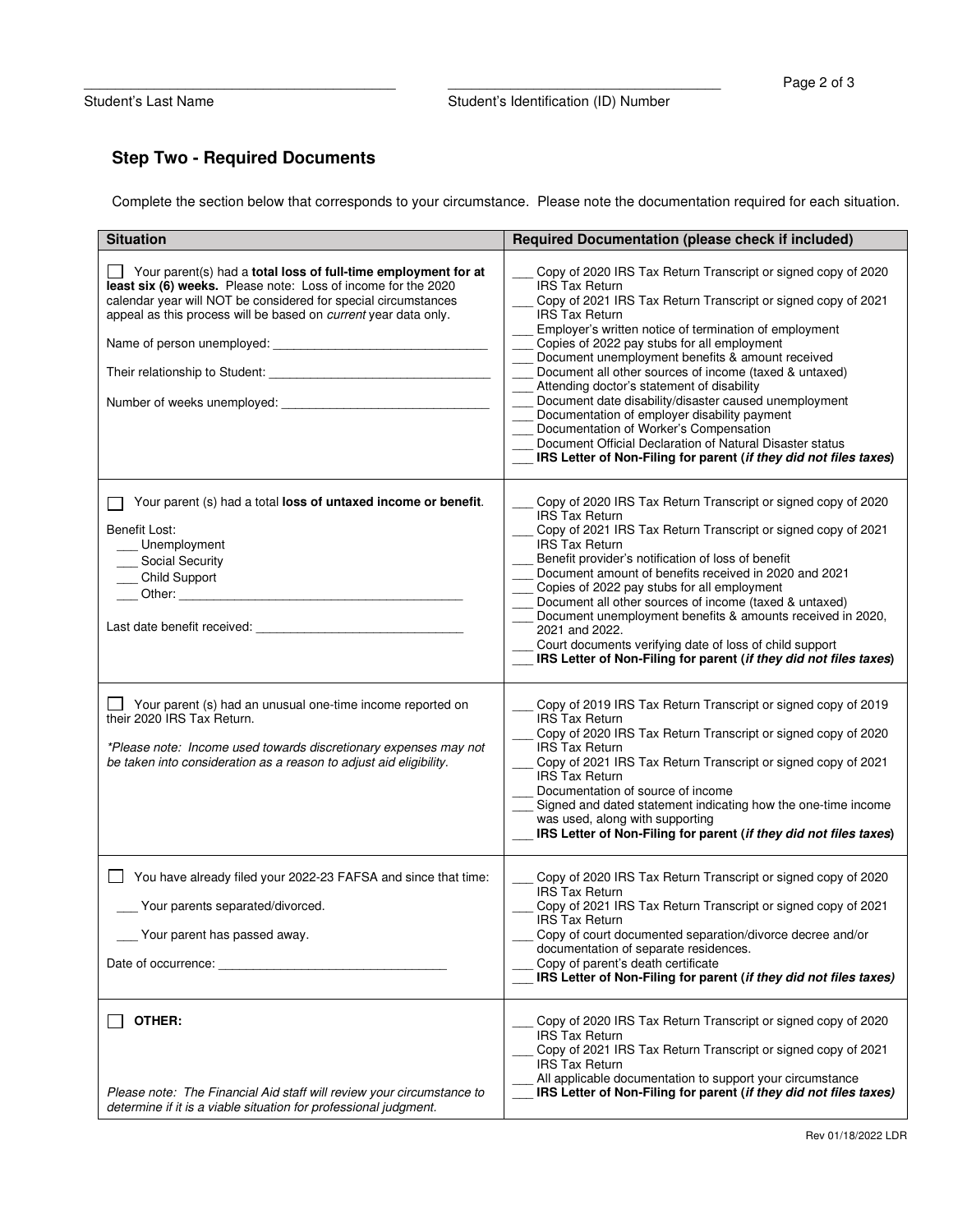Student's Last Name **Student's Identification** (ID) Number

#### **\*\*How to Obtain an IRS Tax Return Transcript or a Letter of Non-Filing**

- Make an on-line request at https://www.irs.gov/individuals/get-transcript The requester must have access to a valid email address, a text-enabled mobile phone (pay-as-you-go plans cannot be used) in the requester's name, and specific financial account numbers (such as a credit card number or an account number for a home mortgage or auto loan. The transcript will display on-line upon successful completion of the IRS's two-step authentication.
- Automated Telephone Request: 1-800-908-9946 Transcript is generally received within 10 business days from the IRS's receipt of the telephone request.
- Paper request: IRS Form 4506T This form needs to be used if you have moved since filing your taxes. The form can be downloaded at www.irs.gov, click "Get Transcript by MAIL". The transcript is generally received within 10 business

### **Step Three – 2022 Estimated Income Information**

| Complete this section to the best of your ability | <b>Parent 1</b> | Parent 2 | <b>Student</b> |
|---------------------------------------------------|-----------------|----------|----------------|
| Estimated 2022 income earned from work.           |                 |          |                |
| Estimated 2022 US income tax paid                 |                 |          |                |
| Estimated 2022 unemployment benefits              |                 |          |                |
| Estimated 2022 other taxable income and benefits  |                 |          |                |
| Estimated 2022 untaxed income and benefits        |                 |          |                |

## **Step Four – Complete Verification Worksheet and Requirements**

Complete the attached Dependent Verification Worksheet and attach all verification requirements listed on the form. Return it with this appeal and your documentation to the Financial Aid Office. If you have already completed and submitted the Dependent Verification Worksheet, you do not need to submit another one.

#### **Signatures**

The student and one parent whose information was reported on the FAFSA must sign and date below.

**WARNING! If you purposely give false or misleading information on this worksheet, you may be fined, be sentenced to jail or both**.

Each person signing this worksheet certifies that all the information reported is complete and correct.

Student's Signature Date Date Controller and Date Date Date

Parent/Stepparent's Signature Date Date

\_\_\_\_\_\_\_\_\_\_\_\_\_\_\_\_\_\_\_\_\_\_\_\_\_\_\_\_\_\_\_\_\_\_\_\_\_\_\_\_\_\_\_\_\_\_\_\_\_ \_\_\_\_\_\_\_\_\_\_\_\_\_\_\_\_\_\_\_\_\_\_\_\_\_\_\_\_\_\_\_\_\_

Parent/Stepparent's Email Parent/Stepparent's Contact Phone #

**Please make a copy of this worksheet for your records.** 

**Submit this worksheet to the Financial Aid Office at Carson Newman University, 1646 Russell Avenue, Jefferson City, TN 37760 or by fax at 865-471-2035.** 

\_\_\_\_\_\_\_\_\_\_\_\_\_\_\_\_\_\_\_\_\_\_\_\_\_\_\_\_\_\_\_\_\_\_\_\_\_\_\_\_\_\_\_\_\_\_\_\_\_ \_\_\_\_\_\_\_\_\_\_\_\_\_\_\_\_\_\_\_\_\_\_\_\_\_\_\_\_\_\_\_\_\_

 $\_$  , and the state of the state of the state of the state of the state of the state of the state of the state of the state of the state of the state of the state of the state of the state of the state of the state of the

**If you should have any questions, please contact the Financial Aid Office at 1-800-678-9061 or 865-471-3247.**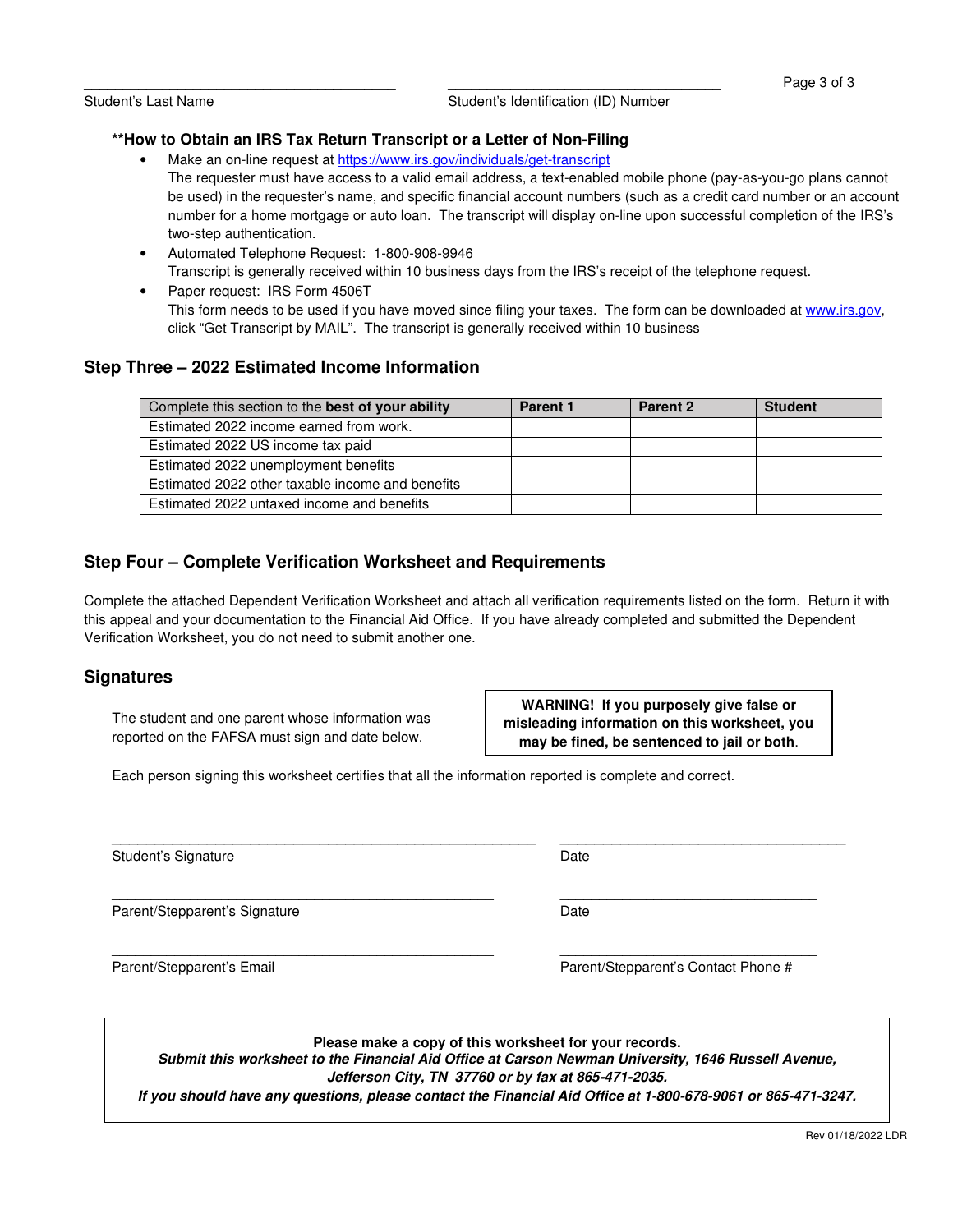# **Carson-Newman University**

## **2022-2023 Dependent Verification Worksheet**

 $\_$  ,  $\_$  ,  $\_$  ,  $\_$  ,  $\_$  ,  $\_$  ,  $\_$  ,  $\_$  ,  $\_$  ,  $\_$  ,  $\_$  ,  $\_$  ,  $\_$  ,  $\_$  ,  $\_$  ,  $\_$  ,  $\_$  ,  $\_$  ,  $\_$  ,  $\_$  ,  $\_$  ,  $\_$  ,  $\_$  ,  $\_$  ,  $\_$  ,  $\_$  ,  $\_$  ,  $\_$  ,  $\_$  ,  $\_$  ,  $\_$  ,  $\_$  ,  $\_$  ,  $\_$  ,  $\_$  ,  $\_$  ,  $\_$  ,

 $\_$  ,  $\_$  ,  $\_$  ,  $\_$  ,  $\_$  ,  $\_$  ,  $\_$  ,  $\_$  ,  $\_$  ,  $\_$  ,  $\_$  ,  $\_$  ,  $\_$  ,  $\_$  ,  $\_$  ,  $\_$  ,  $\_$  ,  $\_$  ,  $\_$  ,  $\_$  ,  $\_$  ,  $\_$  ,  $\_$  ,  $\_$  ,  $\_$  ,  $\_$  ,  $\_$  ,  $\_$  ,  $\_$  ,  $\_$  ,  $\_$  ,  $\_$  ,  $\_$  ,  $\_$  ,  $\_$  ,  $\_$  ,  $\_$  ,

Student's Last Name Student's First Name Student's M.I. Student's Identification (ID) Number

Student's E-Mail Address **Student's E-Mail Address** Student's Home/Cell Phone Number

**Your 2022-2023 Free Application for Federal Student Aid (FAFSA) was selected for review in a process called verification. This process is mandated by the US Department Education, requiring schools to verify the data provided on the FAFSA to ensure its accuracy. We must ask you to confirm the information you reported on your FAFSA. To verify that you provided correct information, we will compare your FAFSA with the information on this worksheet and with any other required document(s). If there are differences, your FAFSA information may need to be corrected.** 

**You and at least one parent/stepparent must complete and sign this worksheet and submit it to the Financial Aid Office at your earliest convenience. Please note that additional documentation may be requested for clarification.** 

**PLEASE COMPLETE IN BLUE OR BLACK INK. FORMS COMPLETED IN PENCIL WILL NOT BE ACCEPTED.** 

### **A. Household Information**

**List below the people in the parent/stepparent(s)' household whose information was included on the FAFSA (if your biological parent has remarried, then the stepparent must be included on the FAFSA). Include:** 

- Yourself (the student)
- Your parent/stepparent(s) as reported on the FASFA (even if you don't live with your parent/stepparent).
- Your parent/stepparent(s)' other children if your parent/stepparent(s) will provide more than half of their support from July 1, 2022, through June 30, 2023, or if the other children would be required to provide parent/stepparent information if they were completing a FAFSA for 2022-2023. Include children who meet either of these standards, even if they do not live with your parent/stepparent(s).
- Other people if they now live with your parent/stepparent(s) and your parent/stepparent(s) provide more than half of their support and will continue to provide more than half of their support through June 30, 2023.

Include the name of the college/university for any sibling, who will be enrolled, at least half time in a degree, diploma, or certificate program at a postsecondary educational institution any time between July 1, 2022, and June 30, 2023. If more space is needed, attach a separate page with the student's name and ID number at the top.

| <b>Household</b>  | Age | <b>Name</b> | <b>Name of College/University</b> | <b>Enrolled at Least</b> |
|-------------------|-----|-------------|-----------------------------------|--------------------------|
| <b>Members</b>    |     |             | <b>Attending</b>                  | Half Time (Y/N)          |
| <b>Student</b>    |     |             | Carson-Newman University          |                          |
| Parent/Stepparent |     |             |                                   |                          |
| Parent/Stepparent |     |             |                                   |                          |
| <b>Sibling</b>    |     |             |                                   |                          |
| <b>Sibling</b>    |     |             |                                   |                          |
| <b>Sibling</b>    |     |             |                                   |                          |
| <b>Sibling</b>    |     |             |                                   |                          |
| <b>Sibling</b>    |     |             |                                   |                          |
| <b>Other</b>      |     |             |                                   |                          |
| <b>Other</b>      |     |             |                                   |                          |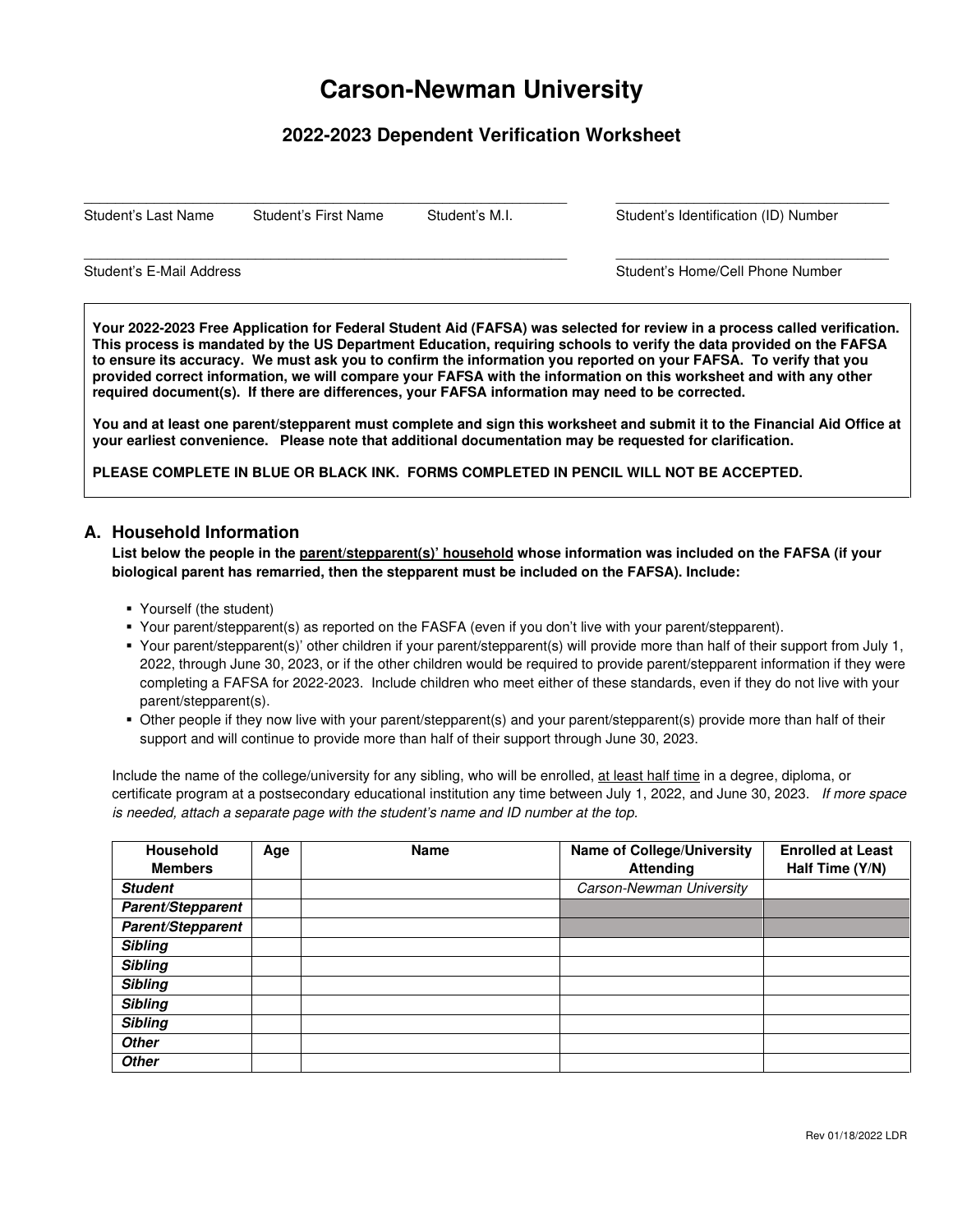#### **B. Income Tax Information**

**Check ONE box that applies to you (the Student) and ONE box that applies to your parent (s).** 

| <b>STUDENT</b>                                                                                                                                                                                                                                                                                                           | <b>PARENT (S)</b>                                                                                                                                                                                                                                                                                                                                                                                                                                                |  |  |
|--------------------------------------------------------------------------------------------------------------------------------------------------------------------------------------------------------------------------------------------------------------------------------------------------------------------------|------------------------------------------------------------------------------------------------------------------------------------------------------------------------------------------------------------------------------------------------------------------------------------------------------------------------------------------------------------------------------------------------------------------------------------------------------------------|--|--|
| I filed a 2020 Federal Tax Return.<br>Did you use the IRS Data Retrieval Tool* to transfer your<br>2020 tax data directly from the IRS to the FAFSA<br>Yes<br>No – Update your FASFA and use the IRS Data<br>Retrieval Tool OR submit a copy of your<br>2020 Federal Tax Return Transcript **<br>(see information below) | I filed a 2020 Federal Tax Return.<br>Did you use the IRS Data Retrieval Tool* to transfer your<br>2020 tax data directly from the IRS to the FAFSA<br>Yes<br>No – Update your FASFA and use the IRS Data<br>Retrieval Tool OR submit a copy of your<br>2020 Federal Tax Return Transcript **<br>If parents/stepparents filed separate 2020<br>IRS income tax returns, then 2020 Tax<br>Return Transcripts must be provided for each.<br>(see information below) |  |  |
| I did NOT file a 2020 Federal Tax Return, but did<br>earn income in 2020; however, I was not required to<br>file taxes. (Complete Section C)                                                                                                                                                                             | I did NOT file a 2020 Federal Tax Return, but did<br>earn income in 2020; however, I was not required to<br>file taxes. (Complete Section C)<br>** An IRS Letter of Non-Filing is required for parent if they did<br>NOT file 2020 taxes** (see information below)                                                                                                                                                                                               |  |  |
| I was NOT employed and had NO INCOME earned<br>from work in 2020.                                                                                                                                                                                                                                                        | I was NOT employed and had NO INCOME earned<br>from work in 2020.<br>** An IRS Letter of Non-Filing is required for parent if they did<br>NOT file 2019 taxes** (see information below)                                                                                                                                                                                                                                                                          |  |  |

#### **\*IRS Data Retrieval Tool**

- Make a correction to your FAFSA online and access the tool within the Financial Information section.
- Don't forget to sign and submit the FAFSA correction.

This allows on-line FAFSA filers to pull their tax data direction from the IRS to auto-fill the tax portion of the FAFSA and is the quickest way to get accurate tax information to the Financial Aid Office.

#### **\*\*How to Obtain an IRS Tax Return Transcript or a Letter of Non-Filing**

- Make an on-line request at https://www.irs.gov/individuals/get-transcript The requester must have access to a valid email address, a text-enabled mobile phone (pay-as-you-go plans cannot be used) in the requester's name, and specific financial account numbers (such as a credit card number or an account number for a home mortgage or auto loan. The transcript will display on-line upon successful completion of the IRS's two-step authentication.
- Automated Telephone Request: 1-800-908-9946 Transcript is generally received within 10 business days from the IRS's receipt of the telephone request.
- Paper request: IRS Form 4506T